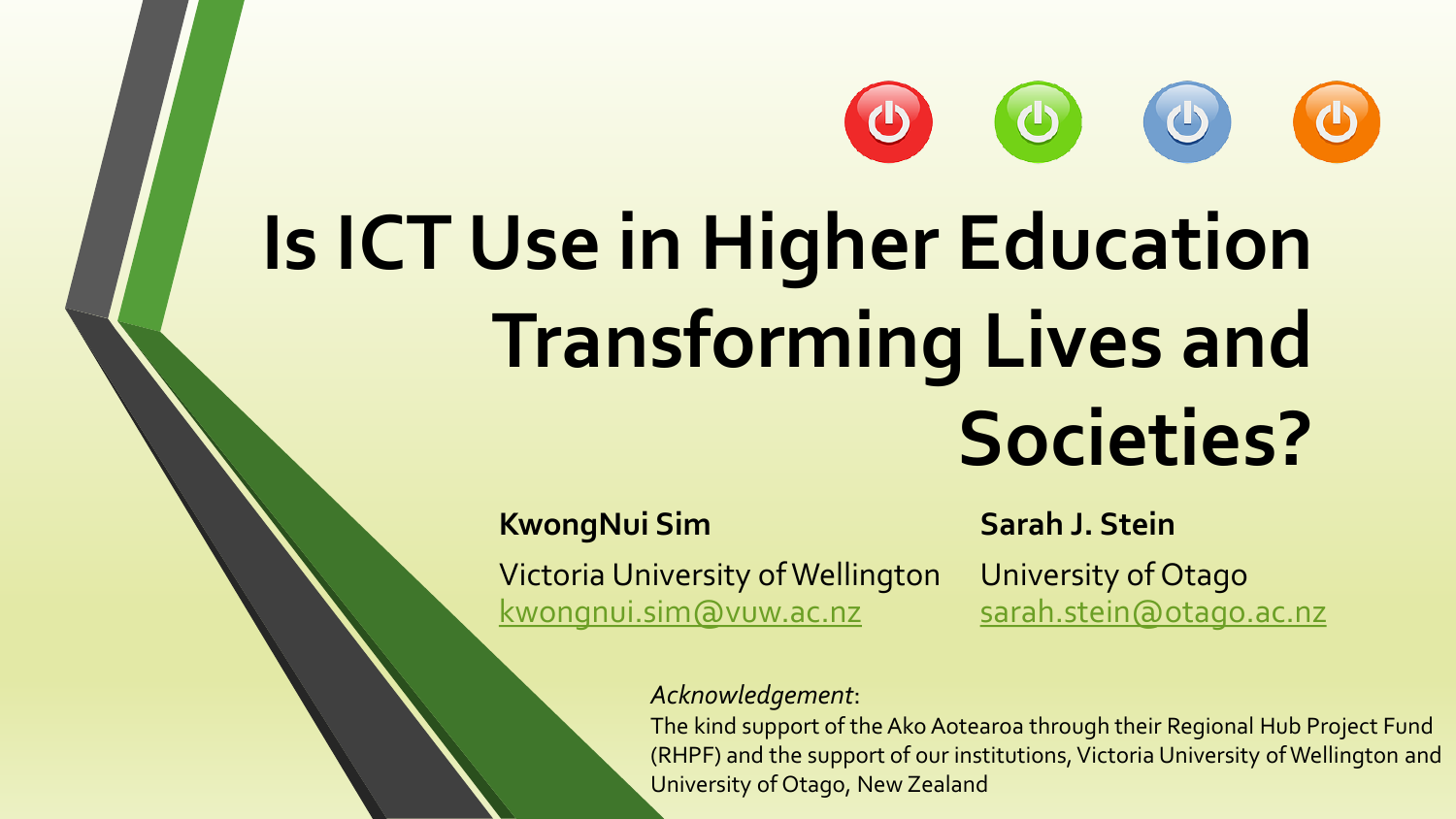### **Context**

### $\bullet$  ICT  $\rightarrow$  important in higher education

**• The growing prevalence of digital connectivity is** believed to *transform* lives and societies through higher education (e.g., Jackson, 2005; Onilude & Apampa, 2010; Selwyn, 2016)

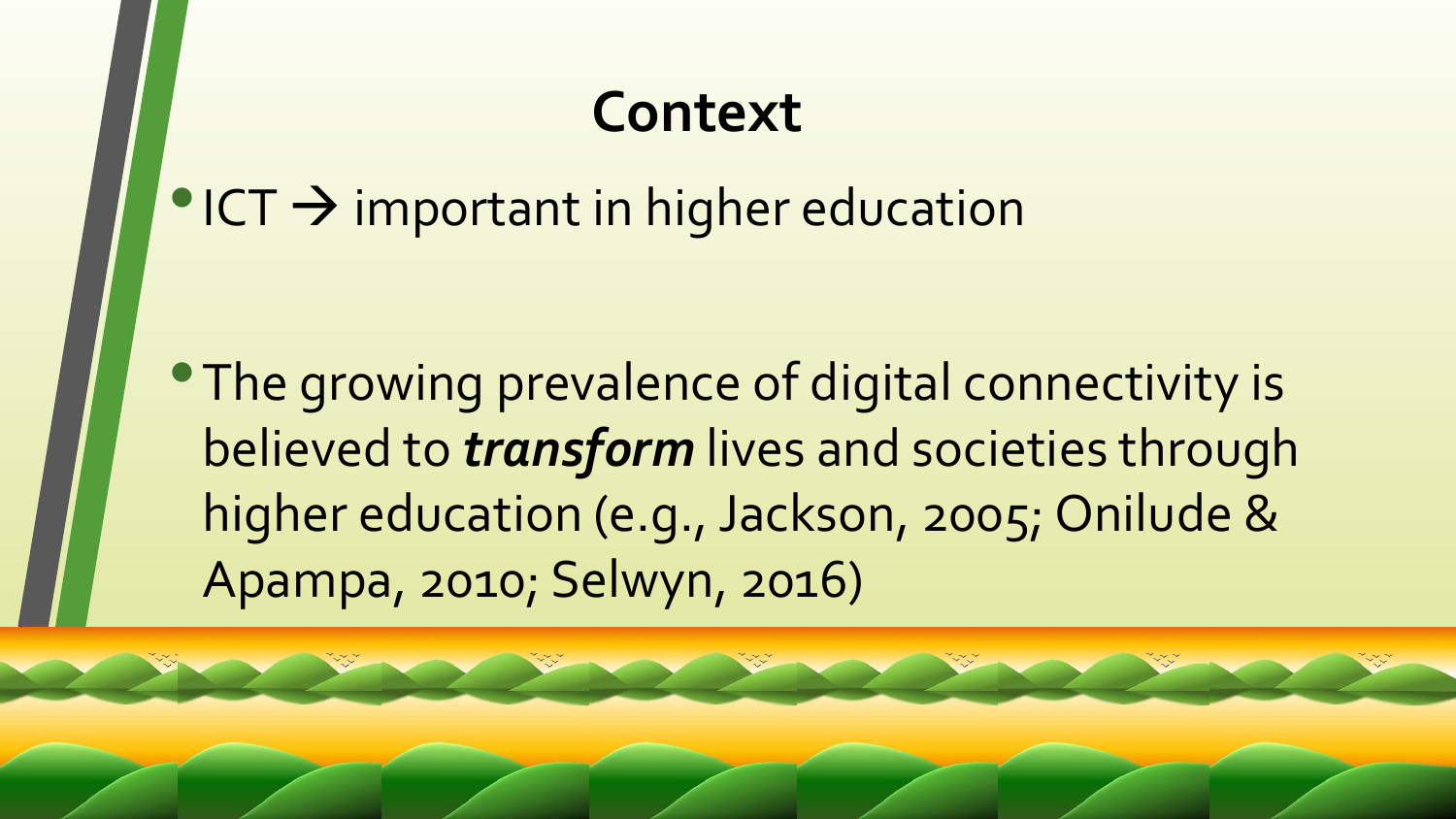## **But, we** *questioned* **this belief …**



From our work in academic development and doctoral supervision staff and students can experience ICT as:

- a joy or challenge to their well-versed academic practices;
- something that can create barriers to their learning and development; or
- be the answer to their needs

#### *So, our study was:*

to explore PhD supervisors' and students' perceptions of the role and place of ICT in doctoral supervision and study.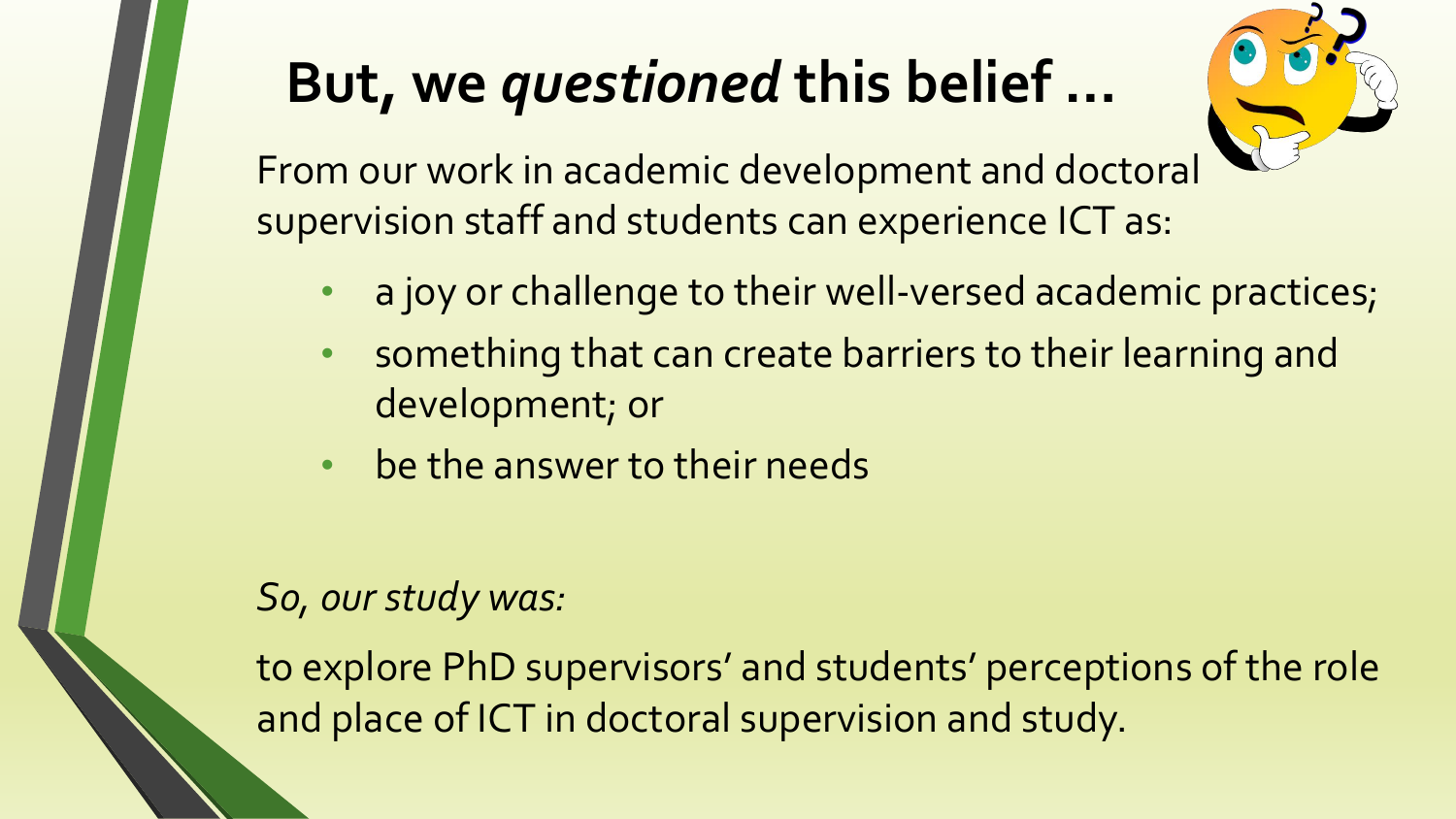### **What did our findings reveal?**



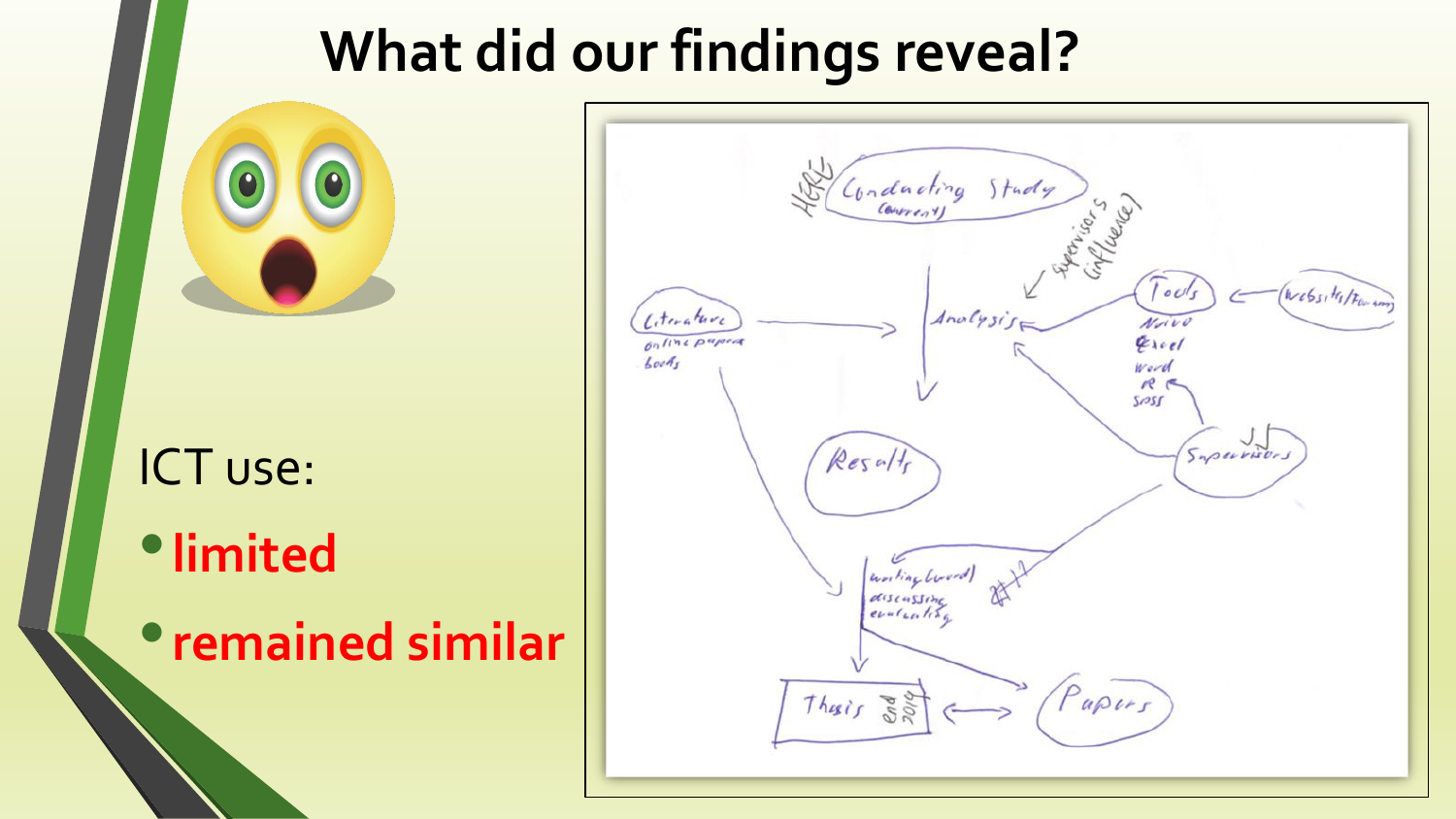

**…** 

*"If the technologies are suddenly not available] I'm happy to sit down with a typewriter and learn it …"*

*"[My supervisors] show no inclination whatsoever to have a look at [how I am doing it] at all. Because their view of things is that it's worth it if I produce in terms of potential publishable, reputable material in the thesis."*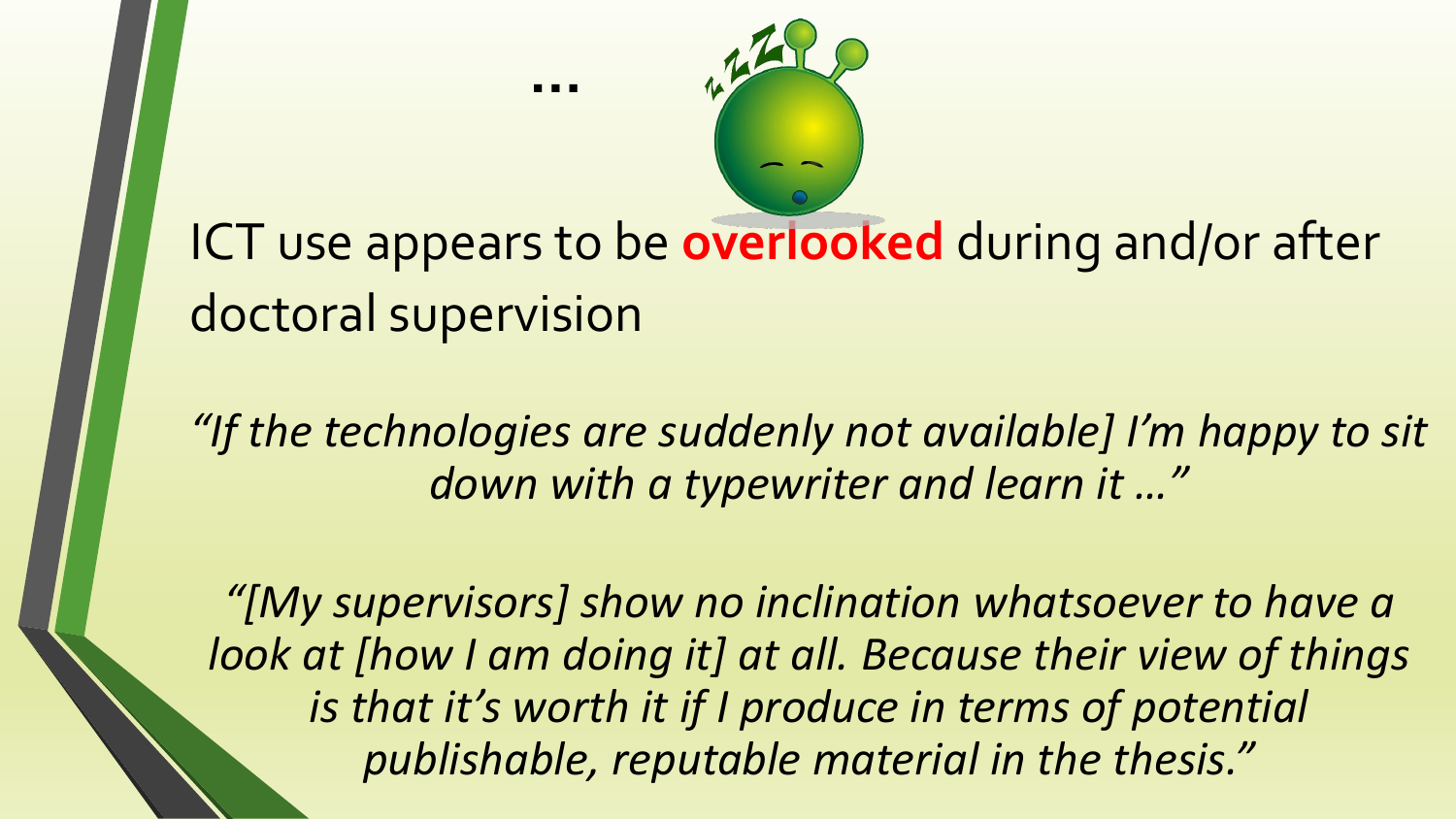### **What does this mean?**



The growth of teaching and learning models that either ignore or overstate the impact of ICT use raise big questions with respect to **global challenges and solutions**, especially at the doctoral level.

*Questions for you to think about:*

• What role do you believe ICT play in your and your students' learning and work?

• How important are they really?